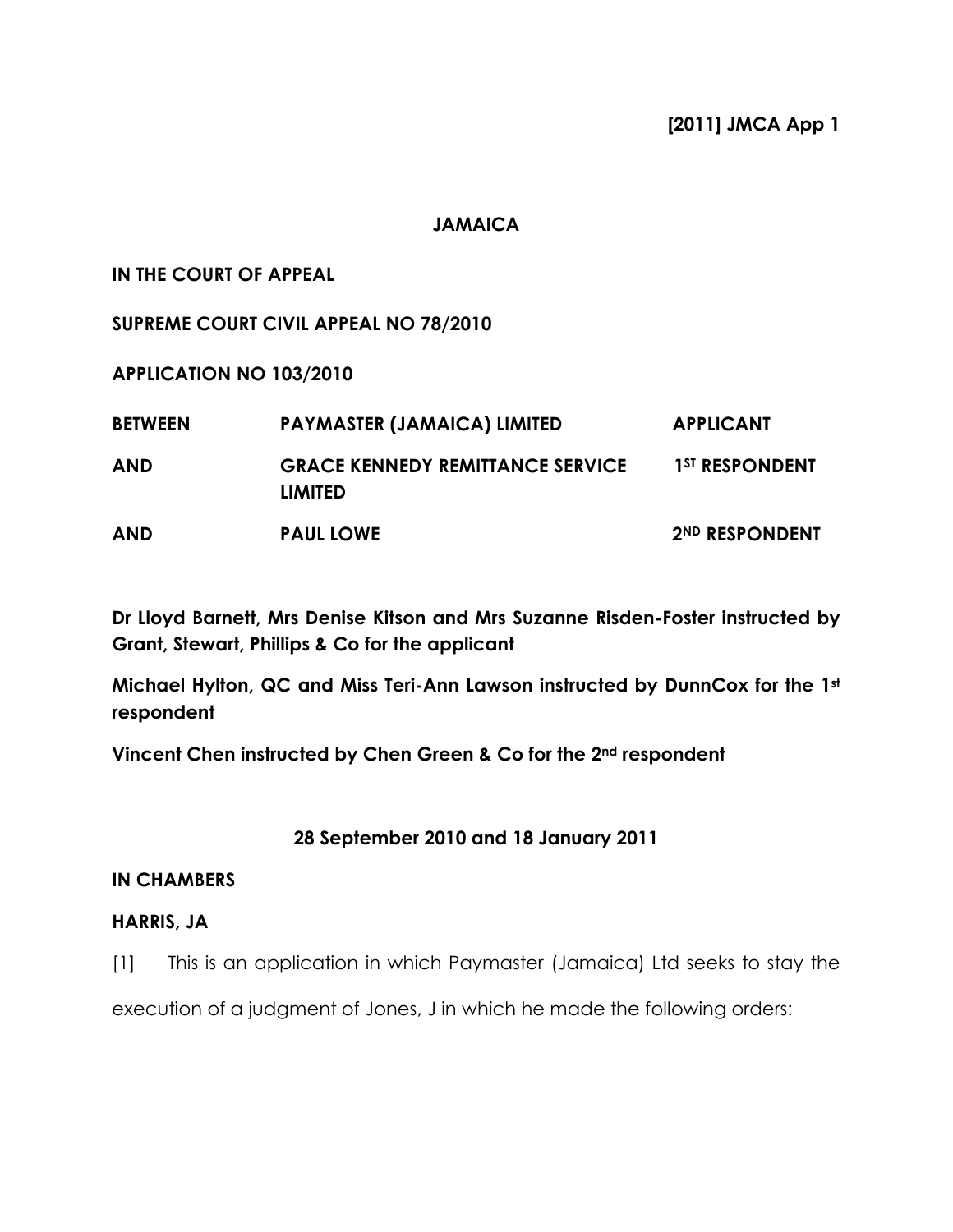- "i) On the claim brought by Paymaster: GKRS and Paul Lowe shall have their judgment on the issue of liability with costs to be agreed or taxed.
- ii) On the Counterclaim brought by Paul Lowe: He shall have his judgment against Paymaster with costs. Damages to be assessed at a date to be fixed by the Registrar of the Supreme Court.
- iii) The Court orders an enquiry into damages consequent on Paymaster's undertaking given to the court on the granting of the interim injunction in this matter. The enquiry is to be fixed on a date to be set by the Registrar of the Supreme Court."

[2] The application emanates from an appeal filed by Paymaster (Jamaica) Ltd ("Paymaster") against Grace Kennedy Remittance Services Ltd ("GKRS") and Paul Lowe, the 2nd respondent. I must state at the outset that Mr Chen, on behalf of the 2nd respondent, stated that he would not be consenting to nor would he be opposing the application.

[3] Sometime in 1994, Paymaster, through its director Miss Audrey Marks entered into an agreement with Dr Maurice McNaughton, through his company, Jamaica Online Information Services Ltd, to provide consulting services for the purpose of developing a multi-payment agency payment system. Sometime during the following year, Dr McNaughton produced an architecture for the system and formulated a business plan for Paymaster. Prior to the arrangements between Paymaster and Dr McNaughton, the 2nd respondent had previously developed a cashiering programme through a company called CSSRemit which was owned by him, the 2nd respondent.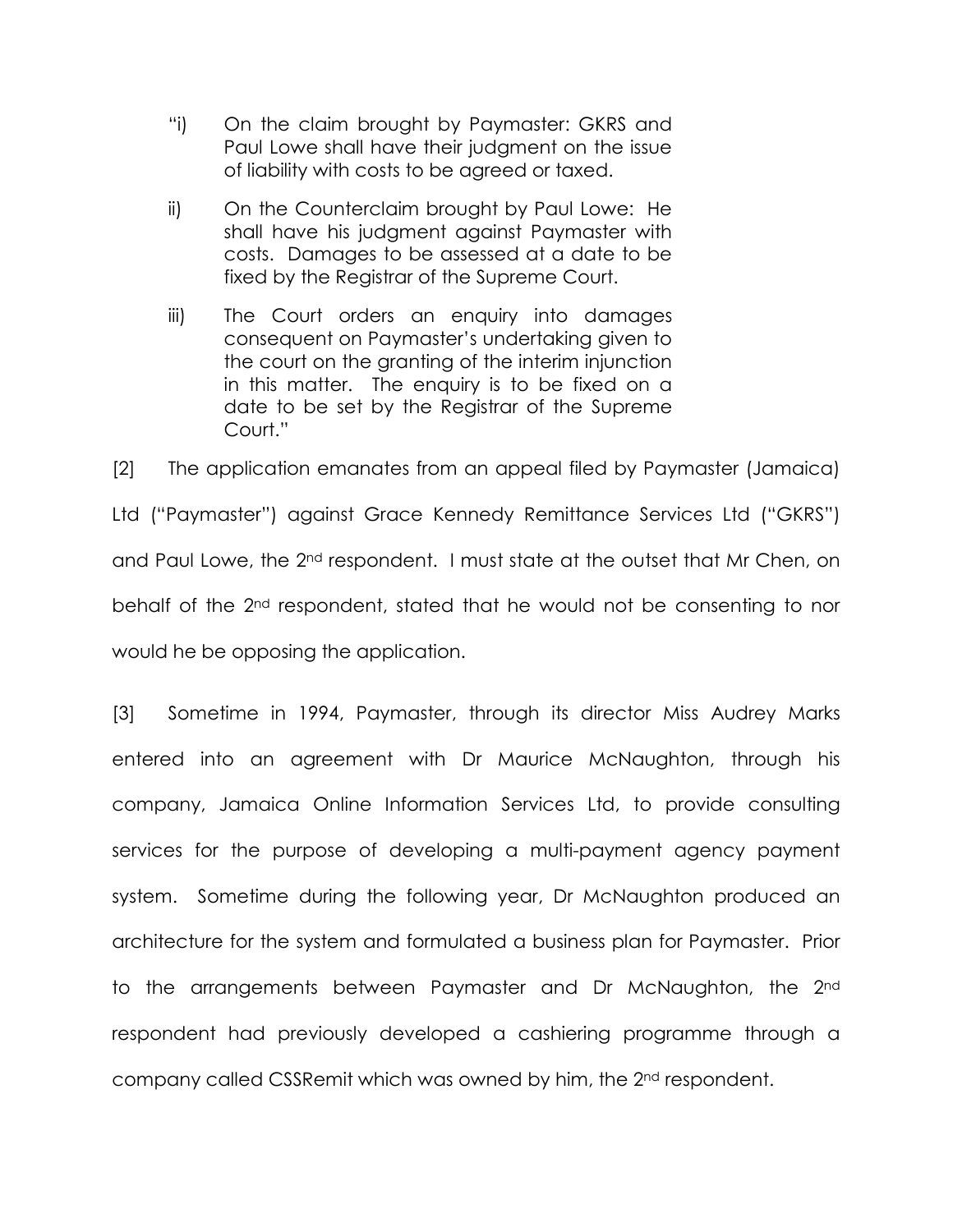[4] In April 1995, Dr McNaughton sought Paymaster's permission to licence CSSRemit's software and customize it to Paymaster's specification. A month later, the Jamaica Online Services completed a system designed for Paymaster's head office and commenced the system development work.

[5] Sometime in 1996 Miss Marks entered into discussions with GKRS with a view to having a Western Union sub-agency installed at a location which she had rented for her first store. At that time, she demonstrated the multi-payment system. Following this, she invited the GKRS to invest in the Paymaster project and supplied GKSR with a copy of Paymaster's business plan which the applicant stated was given to GKSR in confidence.

[6] In the meantime, Dr McNaughton continued his work on the project. He continued the development of the multi-payment software and revised the specifications for the cashiering system of the software. He requested the 2<sup>nd</sup> respondent to write the software for Paymaster's multi-payment plan and to implement the architecture and specifications for the software. Dr. McNaughton duly advised Paymaster about these developments.

 $[7]$  In or about September 1996, the 2<sup>nd</sup> respondent adapted and customised his CSSREMIT programme to Paymaster's specifications. Paymaster began testing its multi-payment system but the testing was halted due to the utility companies' withdrawal from it and also by reason of Dr McNaughton's withdrawal from the project. Thereafter, Paymaster assigned the 2<sup>nd</sup> respondent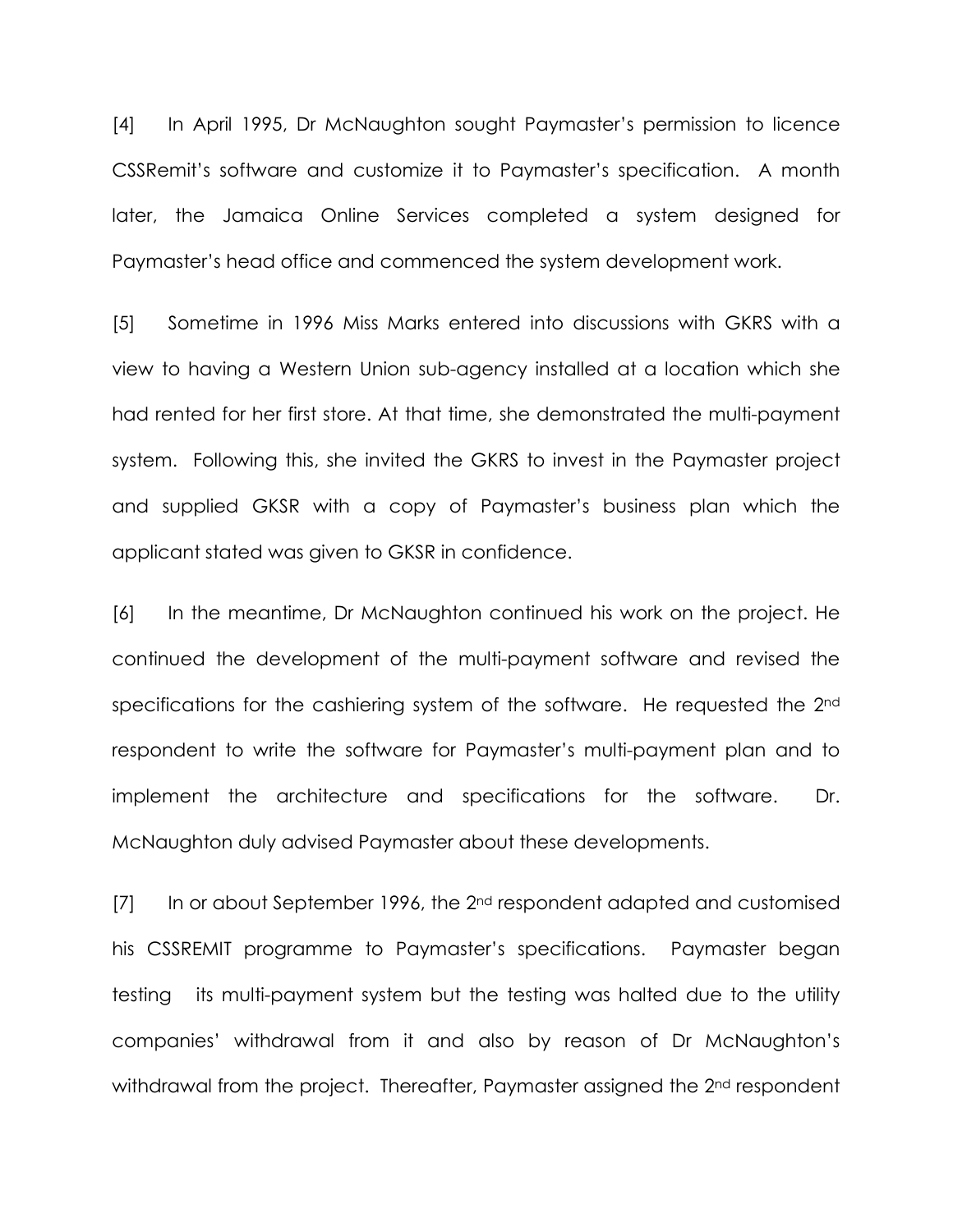the task of completing the development of the software. Following this, Paymaster entered into contracts with Jamaica Public Service Company Ltd and Cable and Wireless Ltd with respect to the use of its multi-payment system. During this time, however, Paymaster had to embark on a process of testing and debugging the system and meeting the costs occasioned thereby.

[8] In October 1998, the final version of the multi-payment software as well as a payment system for the Paymaster multi-payment software was delivered by the 2nd respondent. Paymaster expressed its satisfaction with the product. It declared that it met the requisite specifications for its multi-client operations.

[9] The 2<sup>nd</sup> respondent, although already engaged in a contract with Paymaster, requested a separate maintenance contract and upon Paymaster's refusal in acceding to the request, he disconnected the Paymaster multipayment software programme. An agreement was subsequently brokered between the applicant and the 2nd respondent in which the 2nd respondent was given a maintenance service agreement by which he would be paid on each pay day of each month and would be required to attend all Paymaster's internal and external meetings.

[10] The 2<sup>nd</sup> respondent, on 4 October 1999, licensed his CSS Front End Cash Remittance programme to GKRS and sent the Paymaster Multi-Payment Software programme and manual to GKRS and subsequently licensed the Paymaster multi payment software to GKRS. A month later GKRS commenced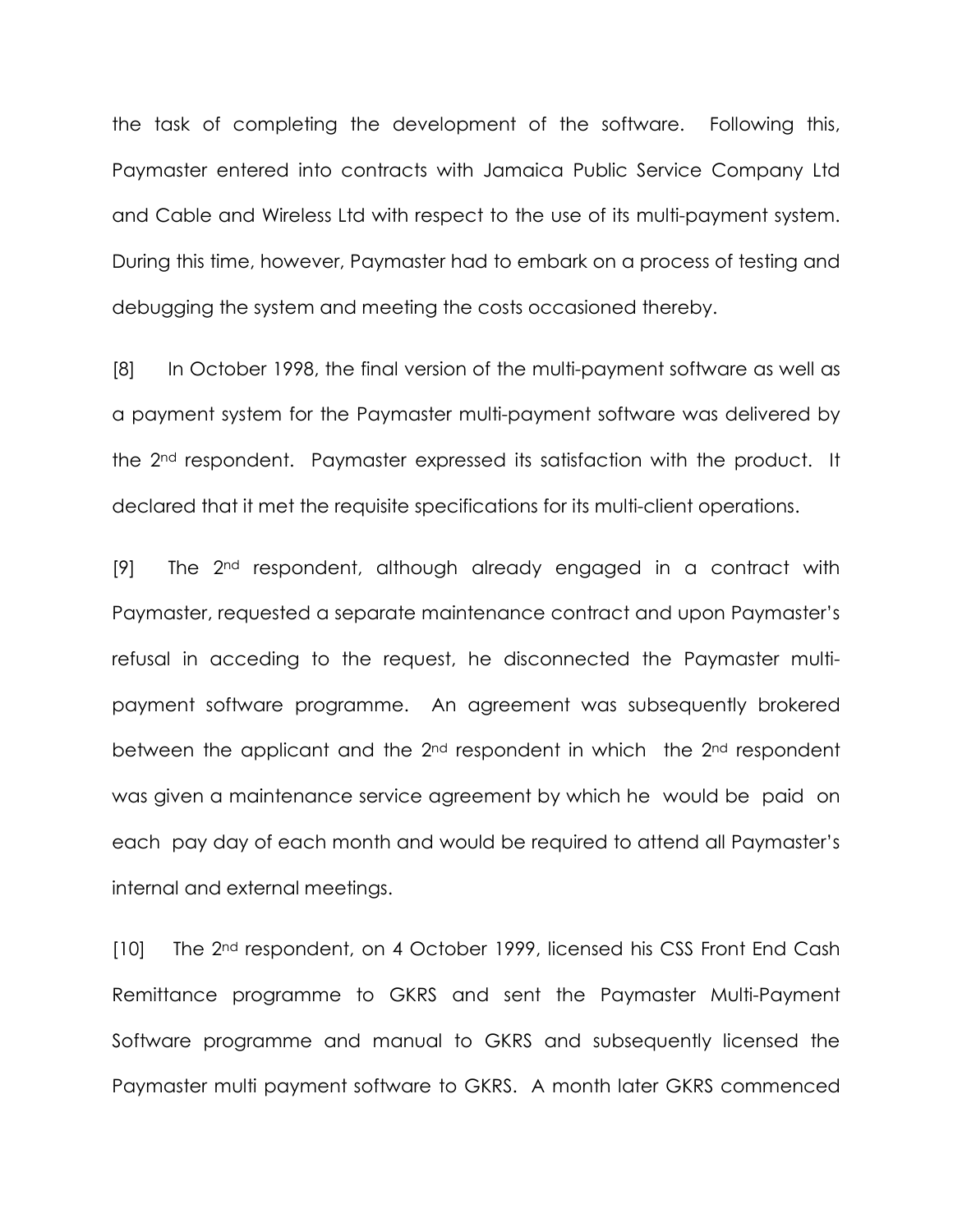entering into contracts with the utility companies for bill collection and began marketing operations.

[11] Being aggrieved by the steps taken by GKRS, Paymaster instituted proceedings against GKRS and the 2nd respondent, claiming damages for:

- 1. Breach of copyright.
- 2. Breach of confidence.
- 3. Passing off.
- 4. Breach of contract and inducing breach of contracts.

 $[12]$  The 1st respondent filed a defence to the claim and the  $2<sup>nd</sup>$  respondent filed a defence and counterclaim.

[13] The following grounds of appeal were filed:

- "(1) The learned Judge erred on the facts in limiting the Appellant's contention that the Court ought to imply a term in agreement between the Appellant and the Second Respondent. Paymaster is the owner of the copy right only to the fact that the requirements were provided by the Appellant.
- (2) The learned Judge erred on the facts in limiting the Appellant's case as presented by its Counsel and the evidence to two reasons for its contention that there should be implied in the said contract a term that Paymaster is the owner.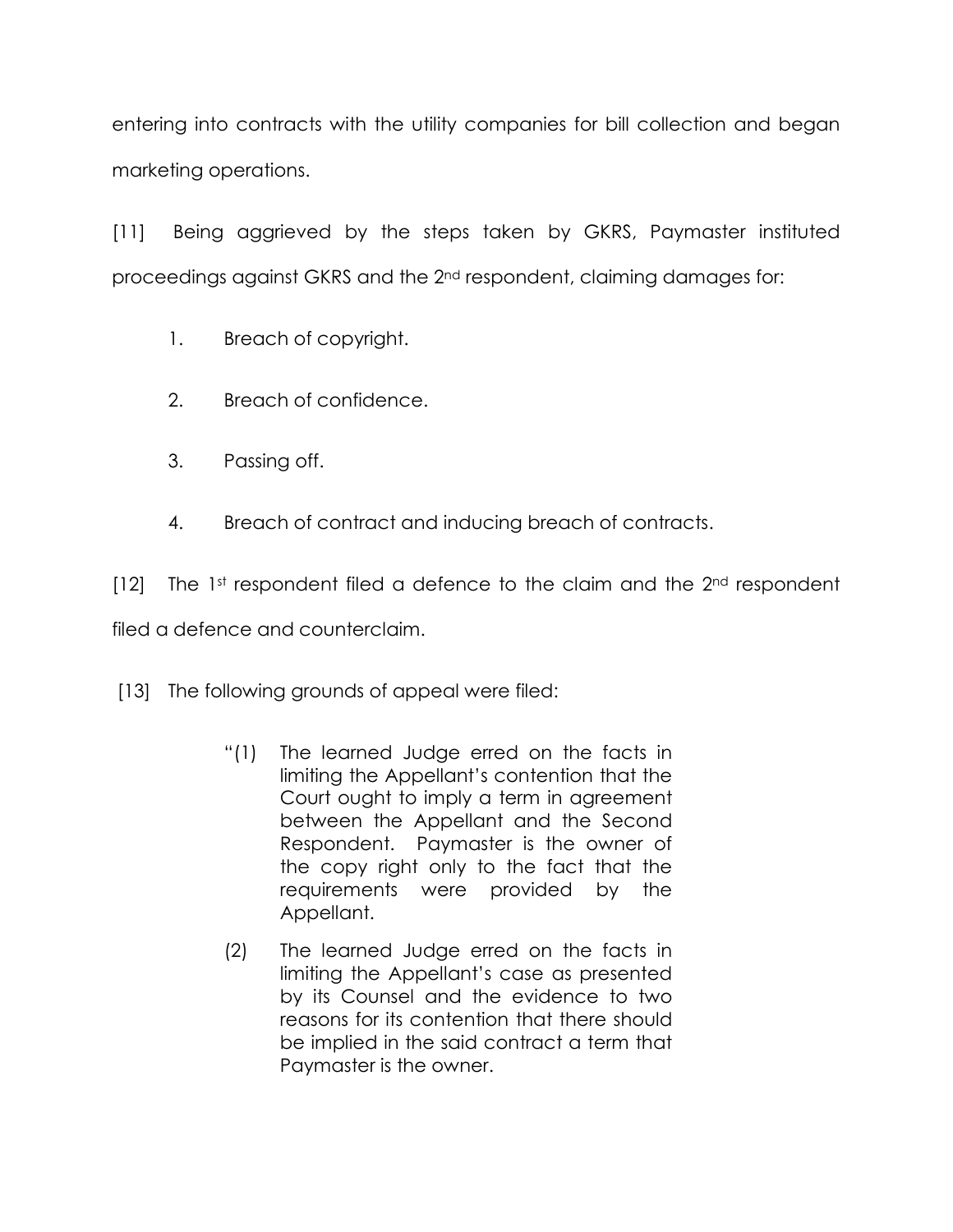- (3) The learned Judge erred in law and/or misdirected himself in treating the Appellant's case as limited to the fact relating to the commissioning of the second Defendant to write the programme and this factor as antithetical to the principle that ownership depends on the terms of the contract.
- (4) The learned Judge thereby failed to conduct the essential task of assessing all the relevant facts and considering the circumstances as a whole since in addition to the fact that the second Respondent was commissioned to write the programme to meet the Appellant's needs and objective the following factors were advanced and supported by evidence:
	- (i) Paymaster developed/produced the original business concept;
	- (ii) Paymaster retained Jamaica Online Business/McNaughton to assist in creating the Business Plan with the "Collections Network-Architecture and Operations".
	- (iii) Paymaster paid Lowe to license his base program and for him to customize it with Paymaster's specifications and to write the new Head Office program to be operated together with the customized CSS Remit.;
	- (iv) Paymaster provided continuous instructions and consultation in relation to the requirements of the project.
	- (v) Paymaster incurred considerable costs in time and money in the testing and debugging of the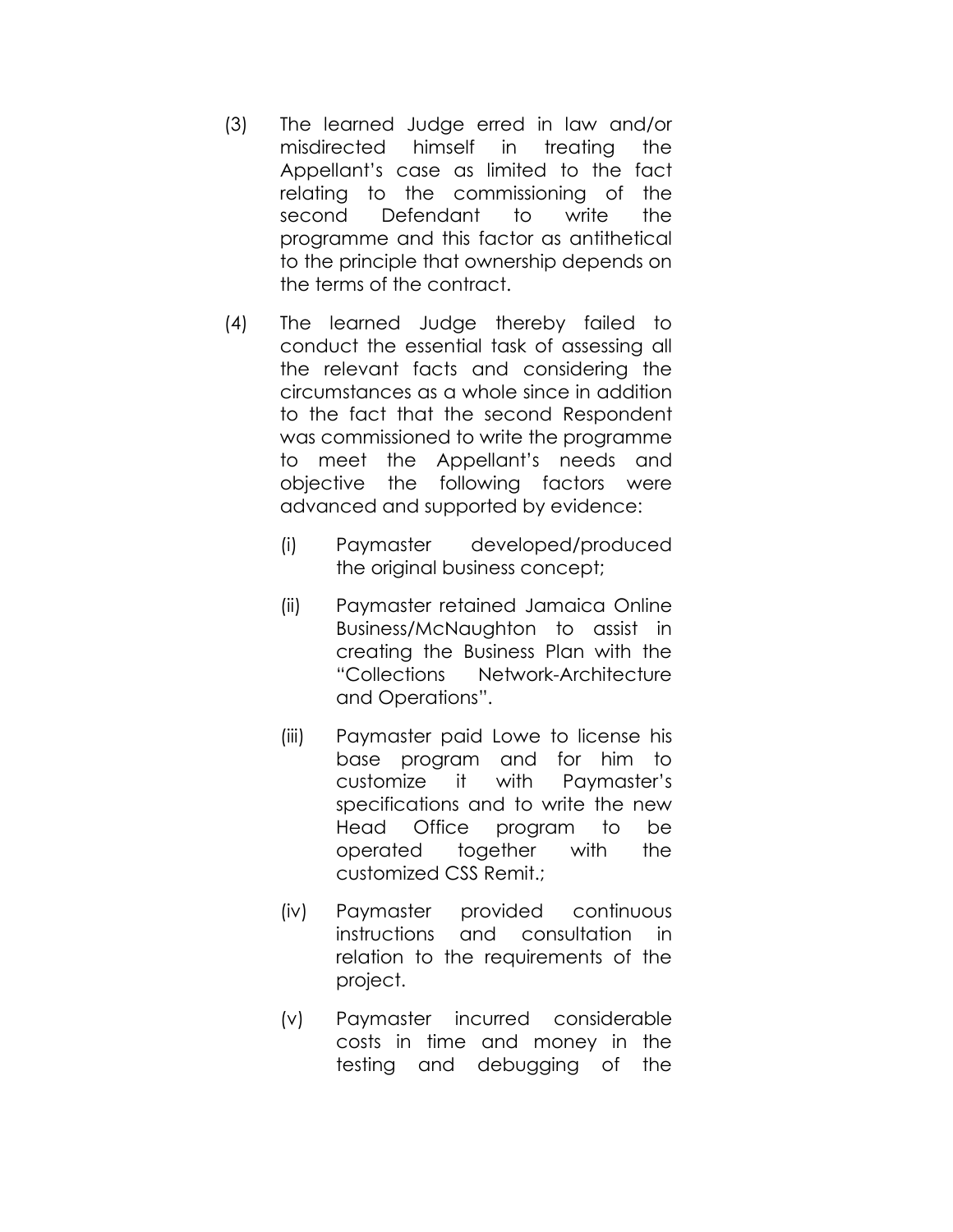programs, for which Lowe expected and received payment.

- (vi) Paymaster solely assumed very significant financial, reputational and operational risks for the software. Lowe did not offer, nor did Paymaster demand from him any indemnity against losses arising from deficiencies in the software and Paymaster paid considerable sums for solving problems related to the software.
- (vii) At the meeting on May 24, 2000 at which Lowe's conduct in licensing the Paymaster program to GKRS was questioned, it is recorded that Lowe acknowledged that in the circumstances in which that program had been created it was exclusively Paymaster's property, and although at the subsequent meeting he proposed amendments to the minutes, he did not seek to correct or contradict the record in respect of his admissions as to Paymaster's ownership.
- (viii) At the meeting on June 21, 2000 at which a draft service agreement which had been given to Paul Lowe was discussed, Mr. Lowe requested that certain amendments be made. In relation to Intellectual Property he proposed that the ownership of Paymaster should relate to "the functionalities requested by Paymaster instead of "the Paymaster Remit System" acknowledged that the additional functionalities (sic). BG10 exhibited by Brian Goldson pp 219- 229 contains hand-written amendments which are consistent with the amendments that the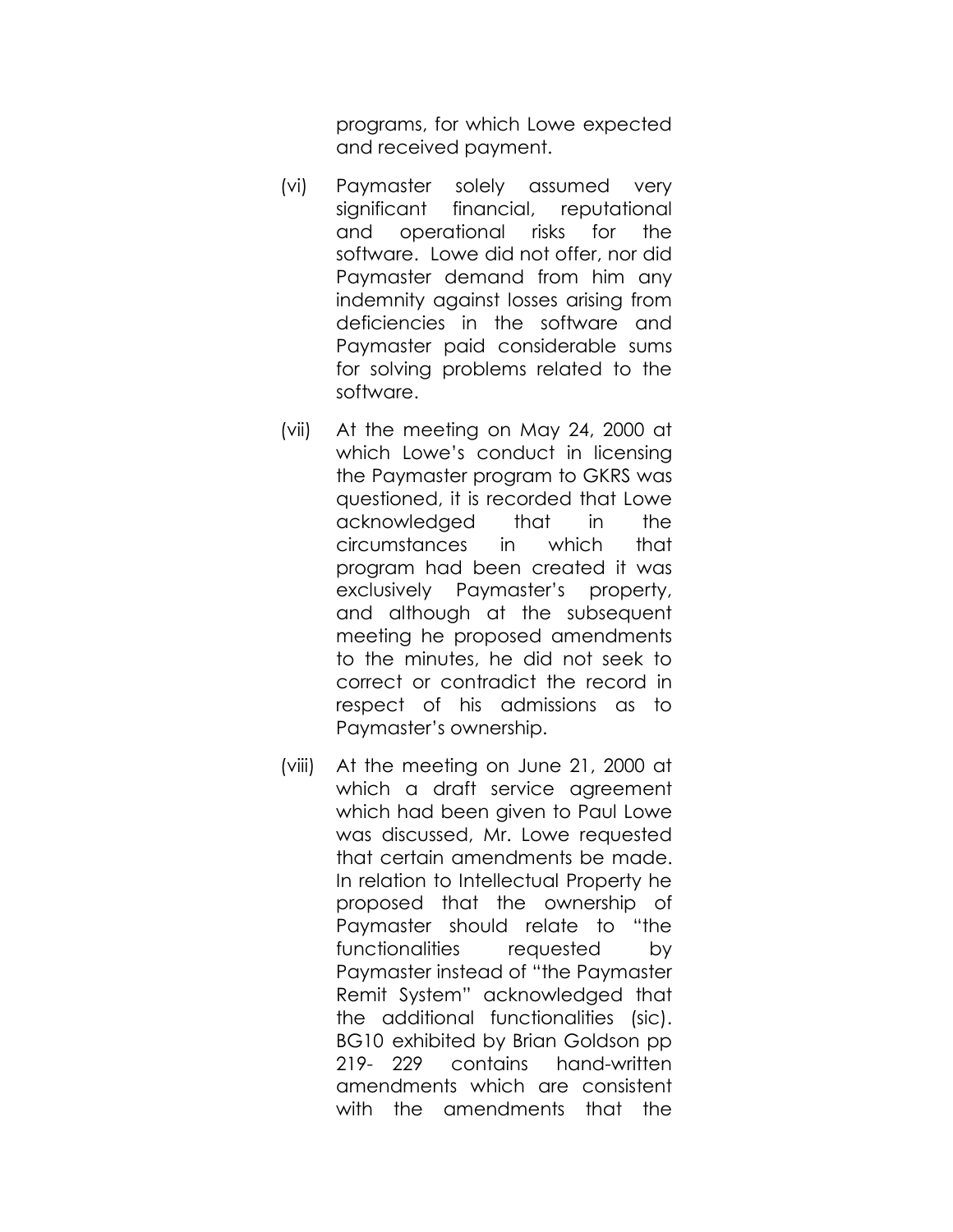minutes record Lowe to have proposed. (See Affidavit of Audrey Marks dated September 8, 2000, **para. 27).** It is clear that in such circumstances, copyright in the additional functionalities vests in the owner of those functionalities and the owner of one part of the program cannot license the entire program without the consent of the owner of the other part.

- (ix) The fact that Paymaster's name appears on the screen of a program that was in operation at GKRS is indicative of Lowe's understanding that the program was the property of Paymaster.
- (5) The learned Judge erred in law by failing to find that since there was clear evidence that at least the Appellant was intended to own the additional functionalities requested by it, copyright in these functionalities could not vest in Paymaster while the Second Respondent could grant a license to the First Respondent or any third party of the entire program without the Appellant's consent.
- (6) The learned Judge failed to appreciate or failed to take sufficiently into account that the formulations of the principles relating to implied terms on which he relied were essentially directed at the cases in which there were written contracts and that whereas the more detailed the express terms of a contract the more difficult it is to imply additional terms conversely the less detailed the express term of a contract the less difficult it is to imply additional terms: (sic)
- (7) The learned Judge erred in law and on the facts in equating the modification of the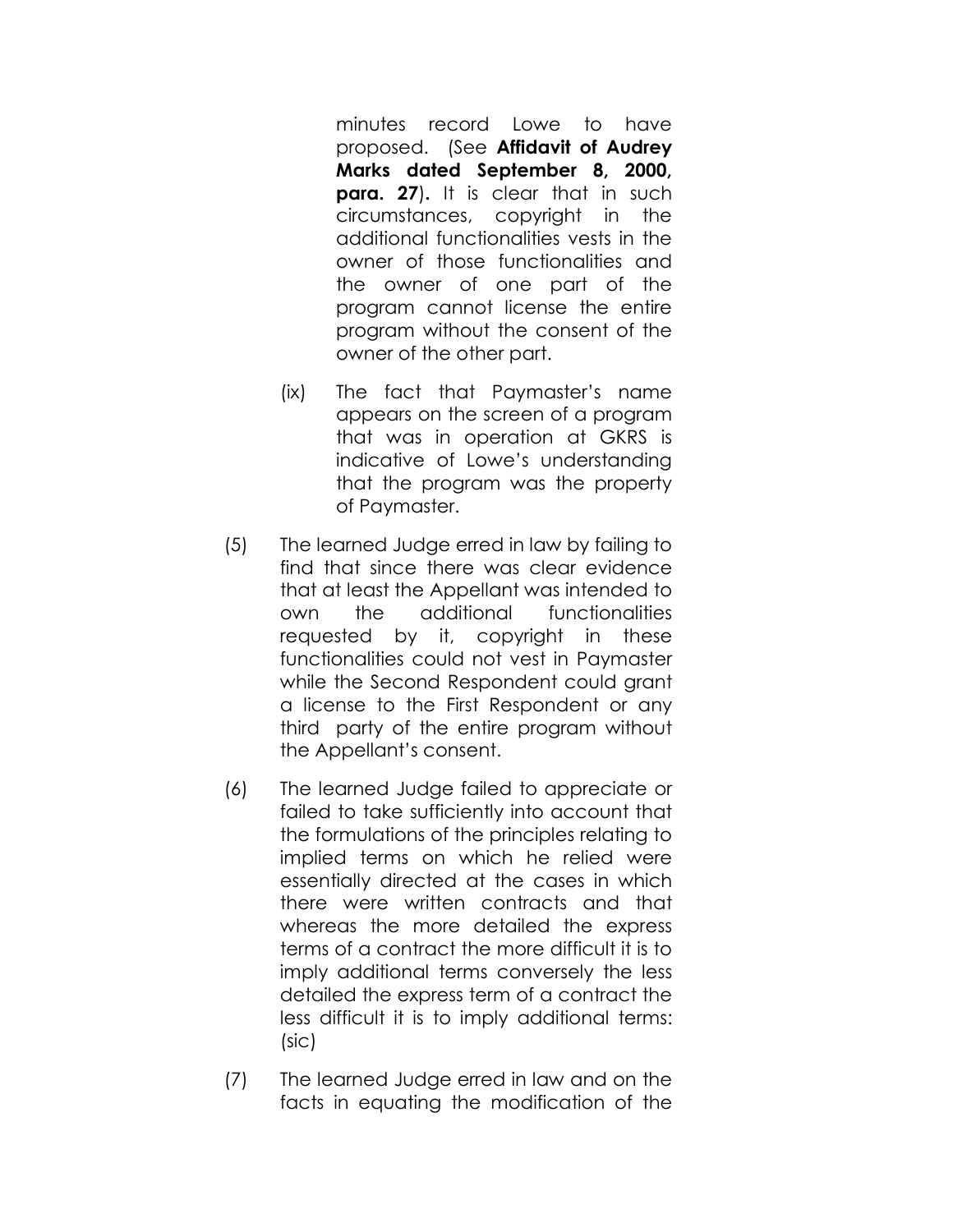base CSSREMIT software to meet the needs of varied circumstances with the writing of new software to meet the specific needs and objectives of the Appellant.

- (8) The learned Judge erred in law and on the facts in holding that the Second Respondent was not required to use or did not use any copyright and material belonging to Paymaster while creating the Multi-Payment Software for the Appellant, since the uncontradicted evidence is that the Appellant's concept of a multi-agency payment system, the architecture and operations plan designed by Dr. McNaughton for the Appellant was supplied to him and he was engaged in the internal discussions about the development and implementation of the project, thereby using both confidential information and copyright material belonging to the Appellant to write the software.
- (9) The learned Judge erred in law and on the facts in finding that the customary inference in the trade world be for the Second Respondent to retain copyright in his software and license it to his clients as there was no evidence to that effect and the evidence was to the contrary with respect of the circumstances of this case.

 (10) The learned Judge failed to take into account that the question of the ownership of the source code only arose after the dispute emerged, since Paul Lowe continued to be engaged in the maintenance and implementation of the new system throughout the initial period.

 (11) The learned Judge erred on the facts in holding that there was no evidence that the First Respondent used the Appellant's business plan although there was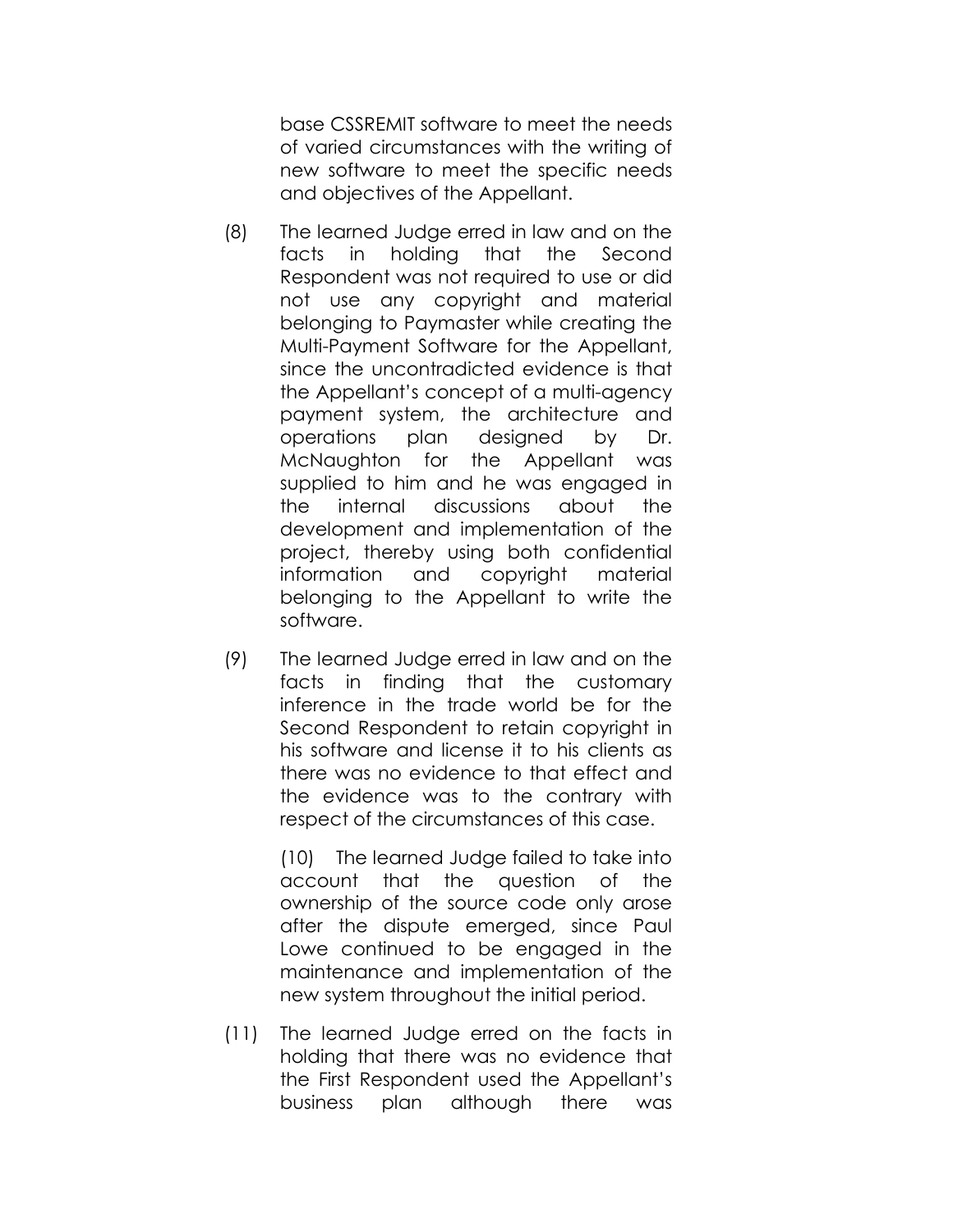uncontradicted evidence that important material and information belonging to the Appellant was transferred to the First Respondent by the Second Respondent and that the First Respondent was able within one day to establish the multi payment business plan which it had taken years for the Appellant to design and develop and which the First Repondent had previously failed to develop or implement.

- (12) The learned Judge erred in law and on the facts in holding that Paul Lowe is the owner of the copyright and entitled to license it to other persons and further that by reason thereof the Appellant's cause of action for breach of contract and including breach of cannot succeed although the evidence was clear that the Second Defendant did communicate confidential information belonging to the Appellant to the First Defendant.
- (13) The findings of the learned trial Judge are against the weight of the evidence, particularly evidence elicited from the Respondents' witnesses in cross examination."
- [14] The 1st respondent filed a counter-notice of appeal which was as follows:
	- "1. The Appellant having failed:
		- (a) to allege in its pleadings any implied term in any agreement with the 2<sup>nd</sup> Respondent which provided that the Appellant would be the owner of the copyright in the software which is the subject of the claim (so as to displace the statutory attribution of first ownership of copyright to the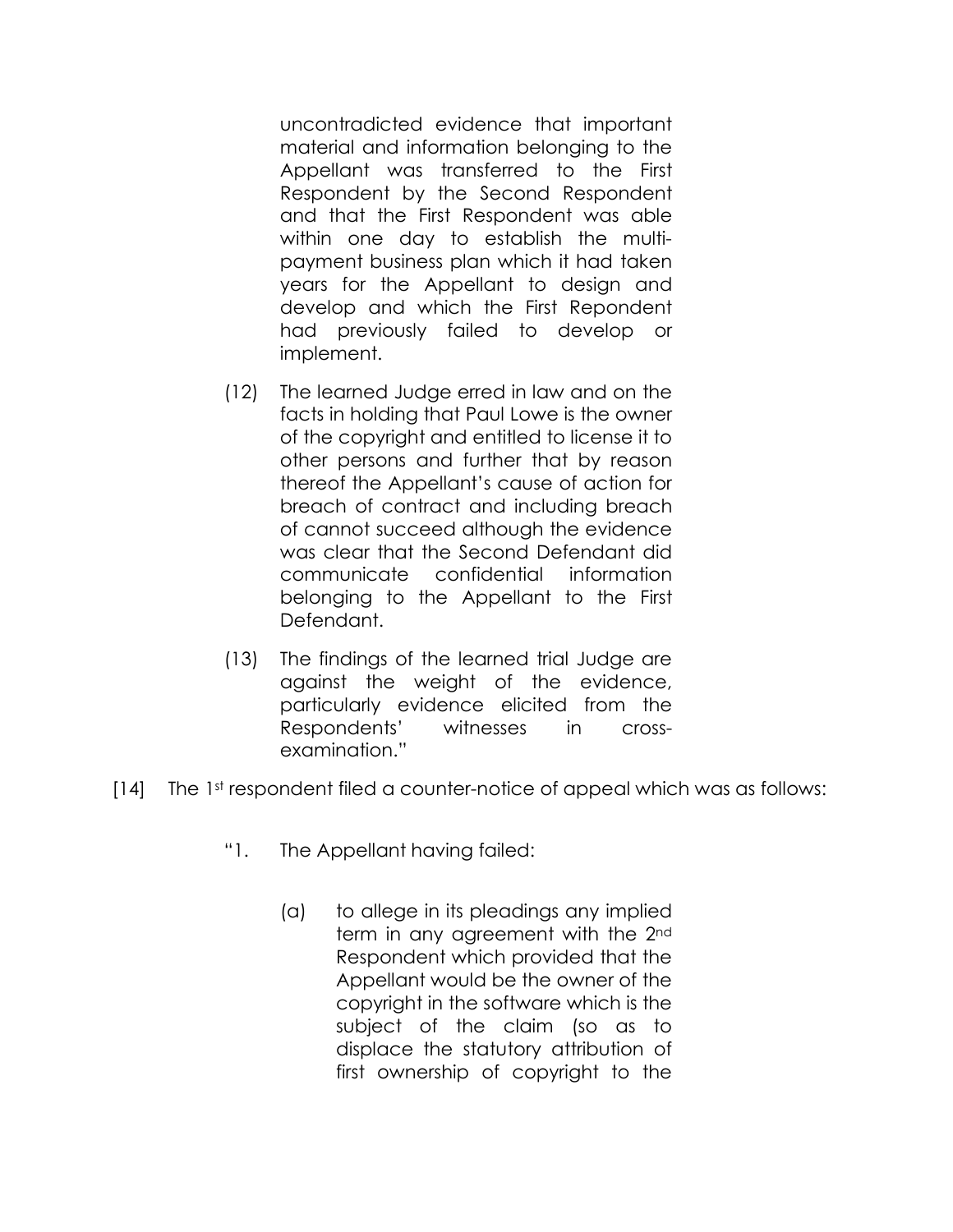author of the protected work under s.22 (1) of the Copyright Act) and;

 (b) to particularize in the said pleadings the facts and matters being relied on as giving rise to the alleged implied term;

 was not entitled to raise and/or rely on, for the first time during its closing submissions at the trial, an allegation that the appellant was the owner of the copyright in the software by virtue of an implied term in an agreement between the Appellant and the 2nd Respondent that the Appellant would be the owner of the said copyright. Accordingly, the Appellant could not succeed on its claim for breach of copyright and/or inducing breach of contract on this basis."

[15] Two affidavits by Athina Campbell in support of the application were filed.

The first was sworn on 10 June 2010 and the second was sworn on 16 September

2010. Paragraphs 6- 8 and 10 of the affidavit of 10 June state:

- "(6) That the Appellant has a realistic chance of success on the Appeal as in making his decision the Honourable Mr. Justice Jones came to several erroneous conclusions on the facts and the law as follows:
	- (i) The learned Judge erred on the facts in limiting the appellant's contention that the Court ought to imply a term in agreement between the Appellant and the Second Respondent, Paymaster is the owner of the copyright only to the fact that the requirements were provided by the Appellant.
	- (ii) The learned Judge erred on facts in limiting the Appellant's case as presented by its Counsel and the evidence to two reasons for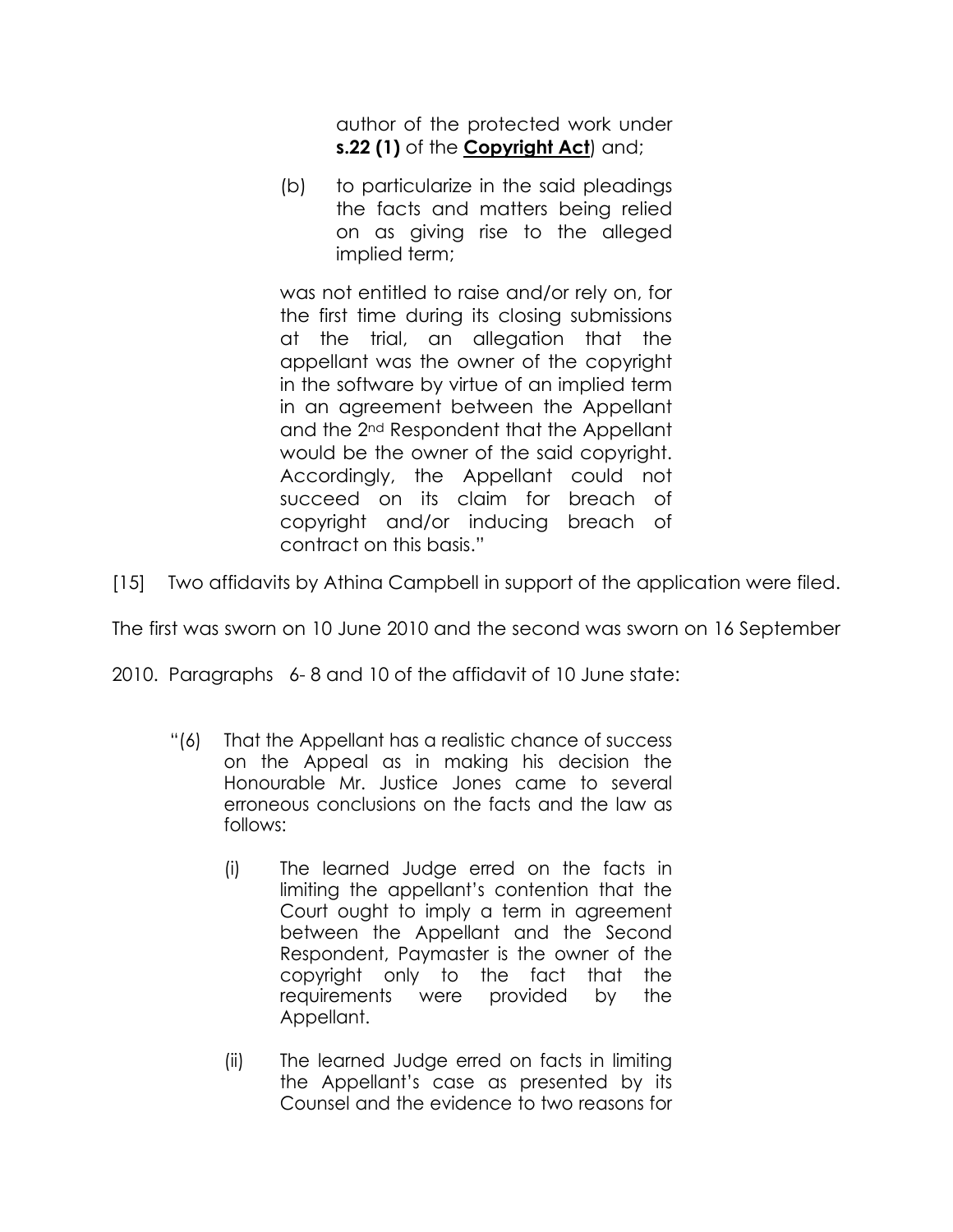its contention that there should be implied in the said contract a term that Paymaster is the owner

- (iv) The learned Judge thereby failed to conduct the essential task of assessing all the relevant facts and considering the circumstances as a whole since in addition to the fact that the second Respondent was commissioned to write the programme to meet the Appellant's needs and objectives.
- (v) The learned Judge erred in law by failing to find that since there was clear evidence that the Appellant intended to own the additional functionalities requested by it, and that copyright in these functionalities could not vest in Paymaster while the Second Respondent could grant a license to the First Respondent or any third party of the entire program without the Appellant's consent.
- (vi) The learned Judge failed to appreciate or failed to take sufficiently into account, that the formulations of the principles relating to implied terms on which he relied were essentially directed at the cases in which there were written contracts anti that whereas the more detailed the express terms of a contract, the more difficult it is to imply additional terms conversely the less detailed the express term of a contract the less difficult is it to imply additional terms:
- (vii) The learned Judge erred in law and on the facts in equating the modification of the base CSSREMIT software to meet the needs of varied circumstances with the writing of new software to meet the specific needs and objectives of the Appellant.
- (viii) The learned Judge erred in law and on the facts in holding that the Second respondent was not required to use or did not use any copyright and material belonging to Paymaster while creating the Multi-Payment Software for the Appellant.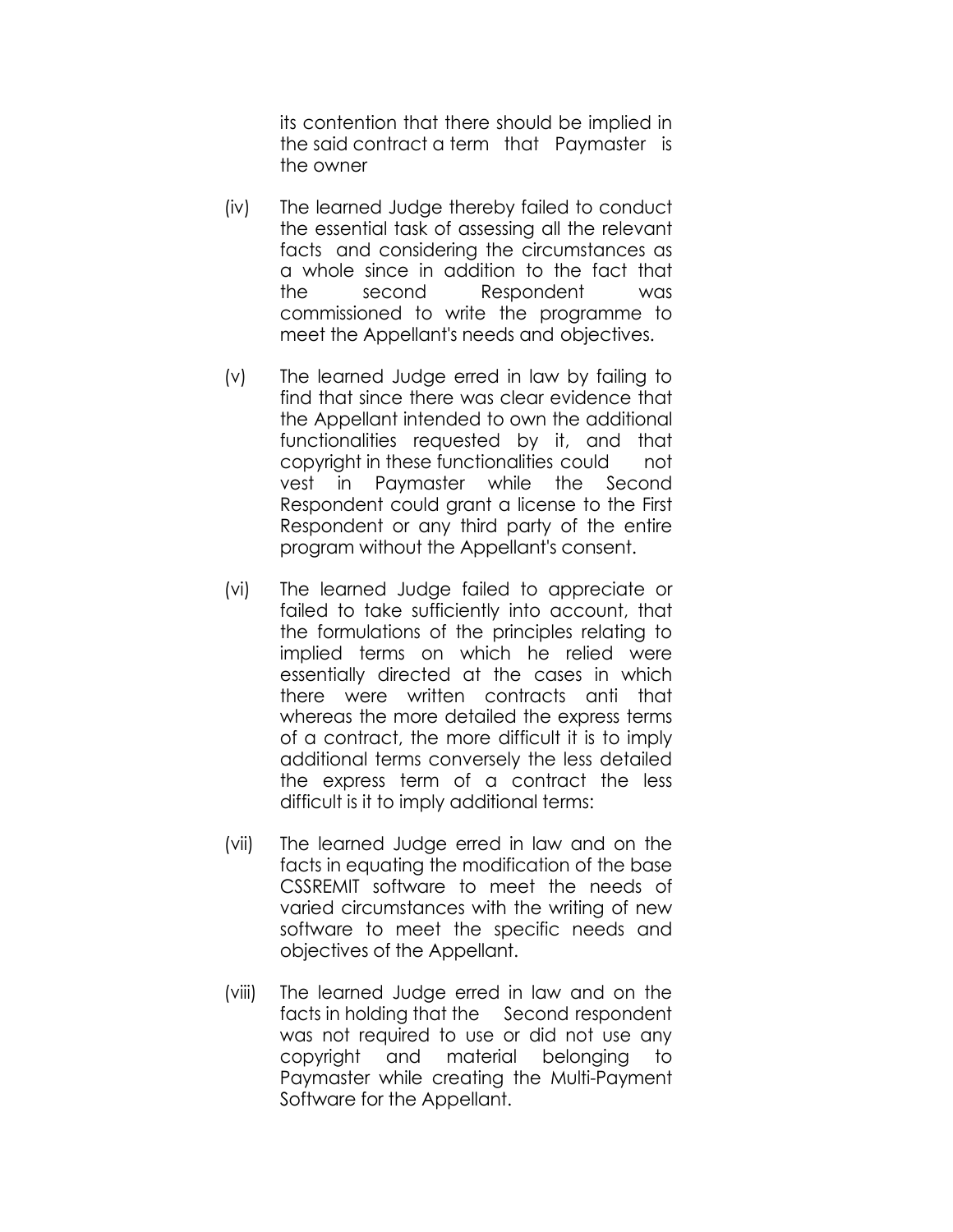- (ix) The learned Judge erred in law and on the facts in finding that the customary inference in the trade would be for the Second Respondent to retain copyright in his software and license it to his clients as there was no evidence to that effect and the evidence was to the contrary with respect to the circumstances of this case.
- (x) The learned Judge failed to take into account that the question of the ownership of the source code only arose after the dispute emerged, since Paul Lowe continued to be engaged in the maintenance and implementation of the new system throughout the initial period.
- (xi) The learned Judge erred on the facts in holding that there was no evidence that the First Respondent used the Appellant's business plan although there was uncontradicted evidence that important material and information belonging to the Appellant was transferred to the First Respondent by the Second Respondent and that the First Respondent was able within one day to establish the multi-payment business plan which it had taken years for the Appellant to design and develop and which the First Respondent had previously failed to develop or implement.
- 7) Indeed the learned Judge erred in law and on the facts in holding that Paul Lowe is the owner of the copyright and thus entitled to license it to other persons and further that by reason thereof the Appellant's cause of action for breach of confidence and breach of contract could not succeed although the evidence was clear that the 2<sup>nd</sup> Respondent communicated confidential information belonging to the Appellant to the 1st Respondent.
- 8) That in all circumstances, I am of the view that the Judgment is unreasonable and wrong in law.

…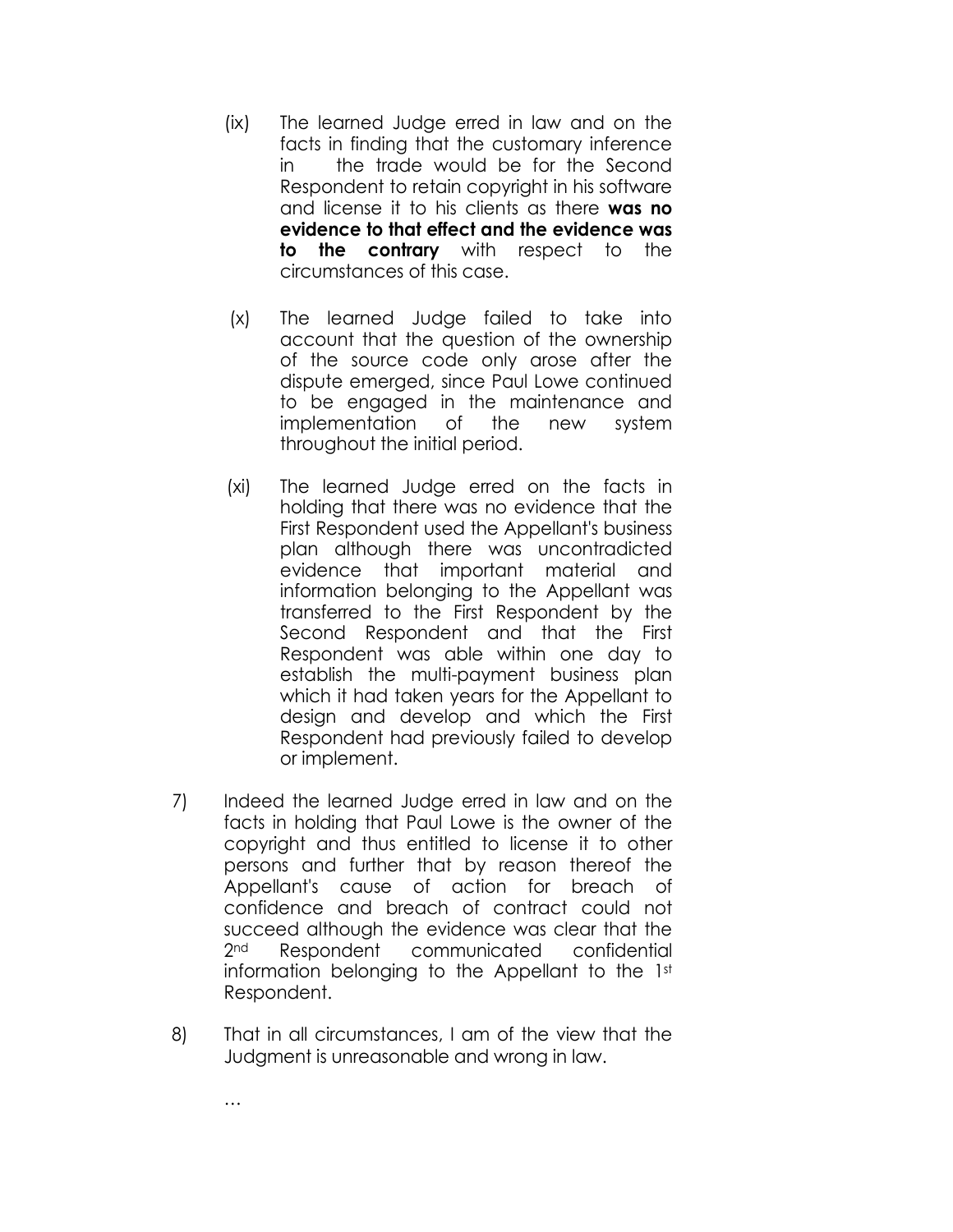- 10) The Appellant will suffer irreparable harm if the respondents are permitted to pursue an enquiry and the assessment of damages while the appeal is pending as if such actions were pursued and steps were taken to recover such sums prior to the conclusion of the appeal they could ruin the Appellant and render the appeal nugatory." [emphasis supplied)
- [16] Paragraphs 6 to 8 of the affidavit of 16 September 2010 state:
	- "6. Paymaster's profitability and earnings are more than sufficient to meet a final judgment as well as in respect of the costs of the 1st and 2nd Respondents associated with the hearing of this appeal, as well as the costs associated with the trial of the action in the Court below in the event that Paymaster is unsuccessful in its appeal. That the annual turnover of the company was in excess \$244.3 Million at the financial year end, March 31, 2010 and is projected at approximately \$300.1 Million at March 31, 2011.
	- 7. That the last financial year's unaudited financial statements of Paymaster indicates that Paymaster had realized a profit of \$25.3 Million for the year ended March 31, 2010 and this trend is expected to continue in the future. I exhibit hereto marked "AC-1" for identity a copy of the last financial year's unaudited financial statements.
	- 8. Paymaster also had realizable assets totaling \$52.3 Million that would also be available to meet liabilities if necessary."

[17] Dr Barnett argued that the applicant has a good appeal. He contended

that the judgment entered against the applicant relates to liability and the case

is incomplete in that the question of damages is yet to be determined and there

would be injustice to the applicant for it to be engaged in an assessment of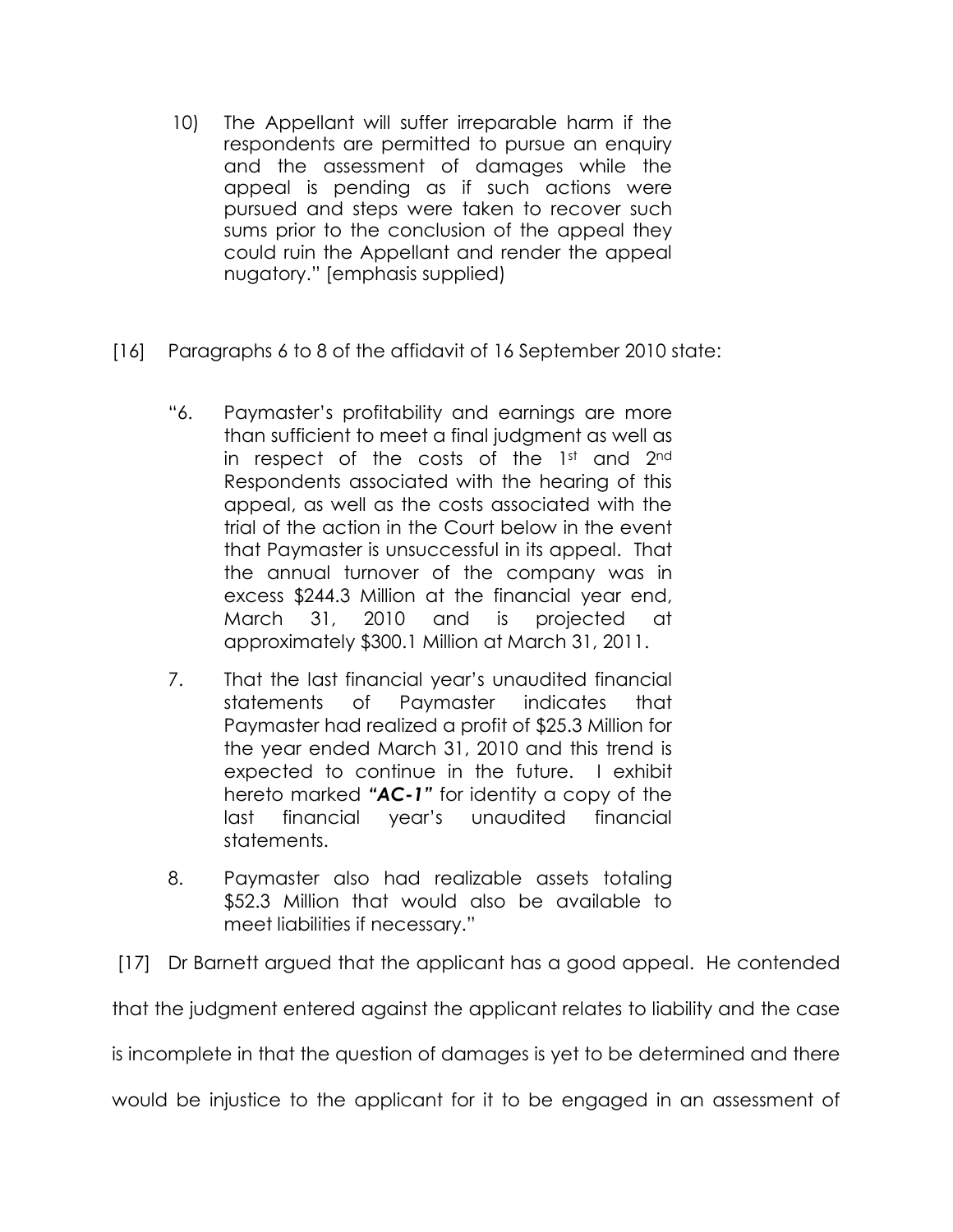damages pending the hearing of the appeal. If damages are assessed, he argued, this would require the applicant to pay, while, the respondents would not be at risk. Although there is no monetary amount payable immediately, the risk still exists since the assessment has not yet been done and there is a risk that the appeal could be heard before the assessment is done, he submitted.

[18] Mr. Hylton QC submitted that the applicant is seeking a stay against orders with respect to liability and on the evidence before the court, the application should fail. The affidavit of Miss Campbell, he argued, deals with liability as to the question of the success of the appeal and it states that, without a stay, the applicant would be ruined but neither Miss Campbell's affidavit nor Dr Barnett's submissions, addressed the question of costs. Further, he contended, Miss Campbell asserted in her second affidavit that the applicant would have no difficulty in meeting liabilities and paying the costs but by the same token the applicant is declaring in Miss Campbell's first affidavit that it cannot pay.

[19] Rule 2.11 (1) (b) of the Court of Appeal Rules 2002 permits a single judge of this court to order a stay of execution of a judgment pending the hearing of an appeal. The power of the court or a judge to order or refuse a stay of execution of a judgment is discretionary. This discretionary right is unfettered. The foregoing proposition is propounded by the learned authors of Halsbury's Laws of England 4<sup>th</sup> Edition, Volume 17 at paragraph 455 in the following terms: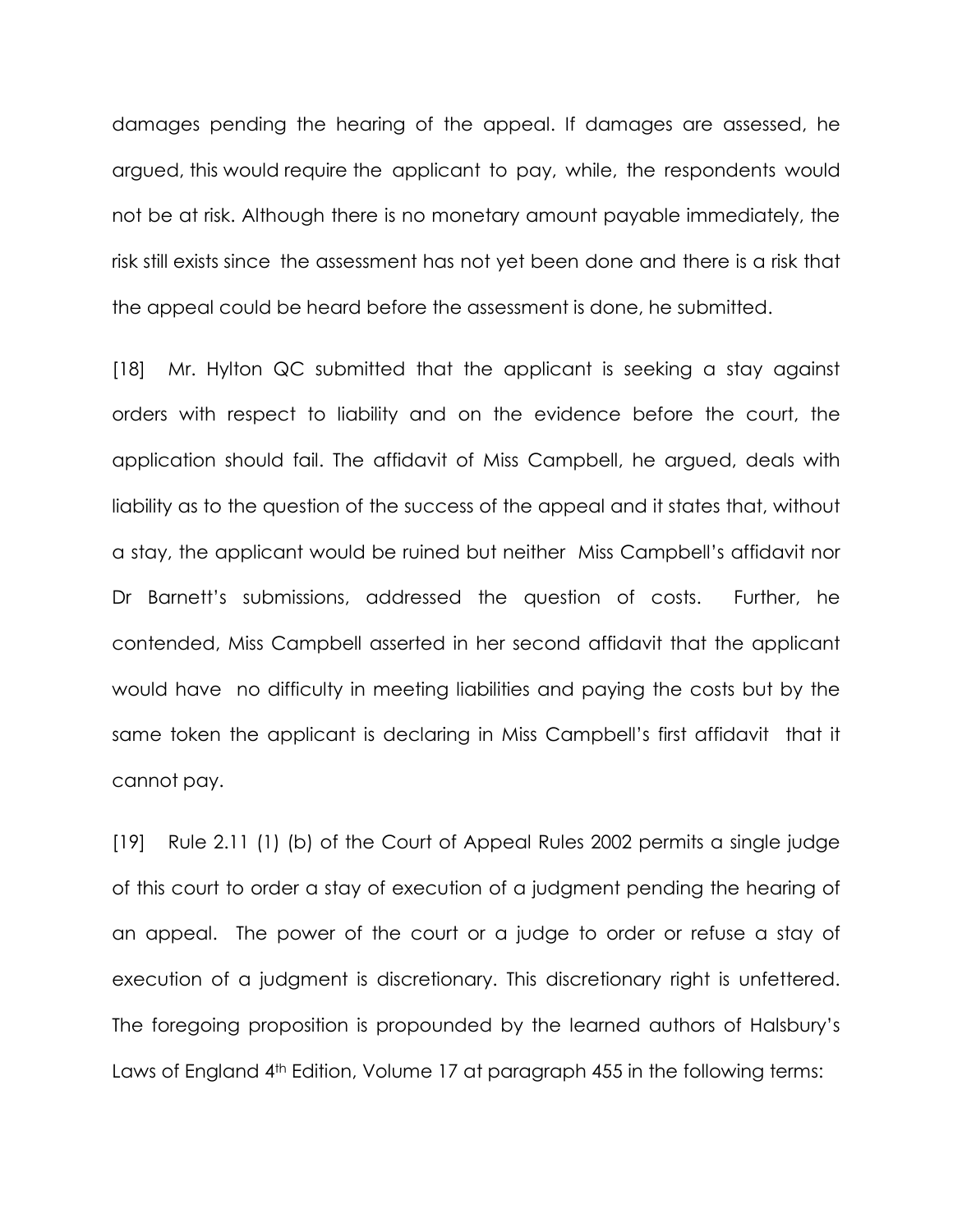"The court has an absolute and unfettered discretion as to granting or refusing of a stay, and as to the terms upon which it will grant it and will as a rule, only grant a stay if there are special circumstances, which must be deposed to an affidavit unless the application is made at the hearing."

[20] In Linotype-Hell Finance Limited v Baker [1992] 4 All ER 887 which has been often cited, accepted and approved by this court, Lord Staughton sets out the test in granting a stay to be two fold, in that an applicant must show that he has some prospect of success of his appeal and that without a stay he would be ruined.

[21] It has been observed however, that since Linotype-Hell Finance Limited v **Baker**, the courts have adopted quite a liberal approach, in that, they seek to impose the interests of justice as an essential factor in ordering or refusing a stay. In Hammond Suddard Solicitors v Agrichem International Holdings Ltd [2001] EWCA Civ 2065 Clarke LJ proposed the adoption of a balancing exercise within the context of the interests of justice in granting or refusal of a stay. At paragraph 22 he said:

> "Whether the court should exercise its discretion to grant a stay will depend upon the circumstances of the case, but the essential question is whether there is a risk of injustice to one or other or both parties if it grants or refuses a stay. In particular, if a stay is refused what are the risks of the appeal being stifled? If a stay is granted and the appeal fails what are the risks that the respondent will be unable enforce the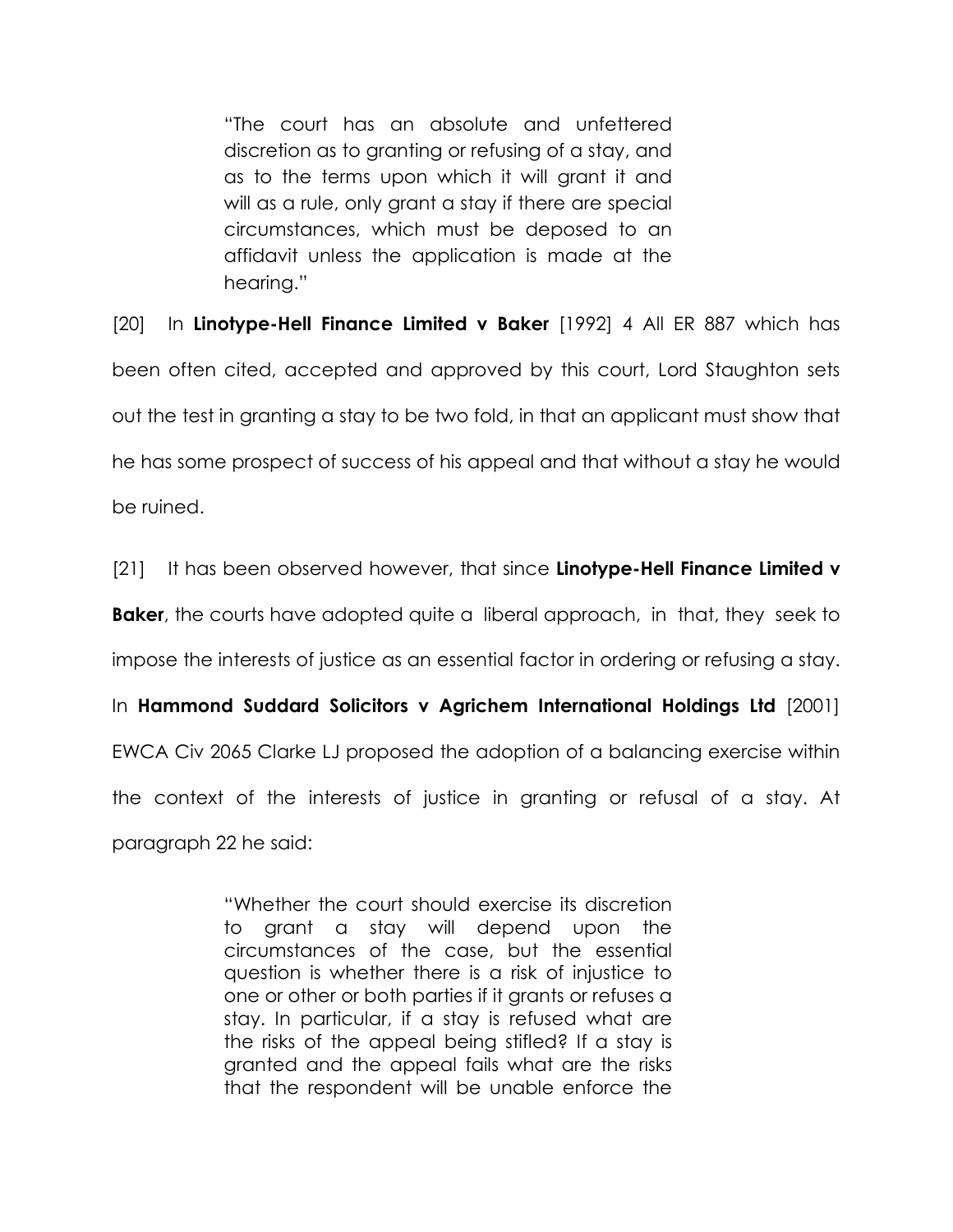judgment? On the other hand, if a stay is refused and the appeal succeeds, and the judgment is enforced in the meantime what are the risks of the appellant being able to recover any moneys paid from the respondent?"

# [22] In Combi (Singapore) Pte Limited v Ramnath Sriram and Sun Limited FC

297/6273; [1997] EWCA 2164 delivered on 23 July 1997, Phillips L J stated the

proper approach to be as follows:

 "In my judgment the proper approach must be to make that order which best accords with the interest of justice. If there is a risk that irremediable harm may be caused to the plaintiff if a stay is ordered but no similar detriment to the defendant if it is not, then a stay should not normally be ordered. Equally, if there is a risk that irremediable harm may be caused to the defendant if a stay is not ordered but no similar detriment to the plaintiff if a stay is ordered, then a stay should normally be ordered. This assumes of course that the court concludes that there may be some merit in the appeal. If it does not then no stay of execution should be ordered. But where there is a risk of harm to one party or another, whichever order is made, the court has to balance the alternatives in order to decide which of them is less likely to produce injustice."

[23] In the cases of Watersport Enterprise Ltd v Jamaica Grande Limited & Others SCCA No 110/2008 delivered 4 February 2009; Reliant Enterprise Communications Limited & Another v Infochannel Limited SCCA No 99/2009 Application Nos 144 & 181/2009 delivered 2 December 2009; Cable and Wireless Jamaica Ltd v Digicel Jamaica Ltd SCCA No 148/09 Application No 169/09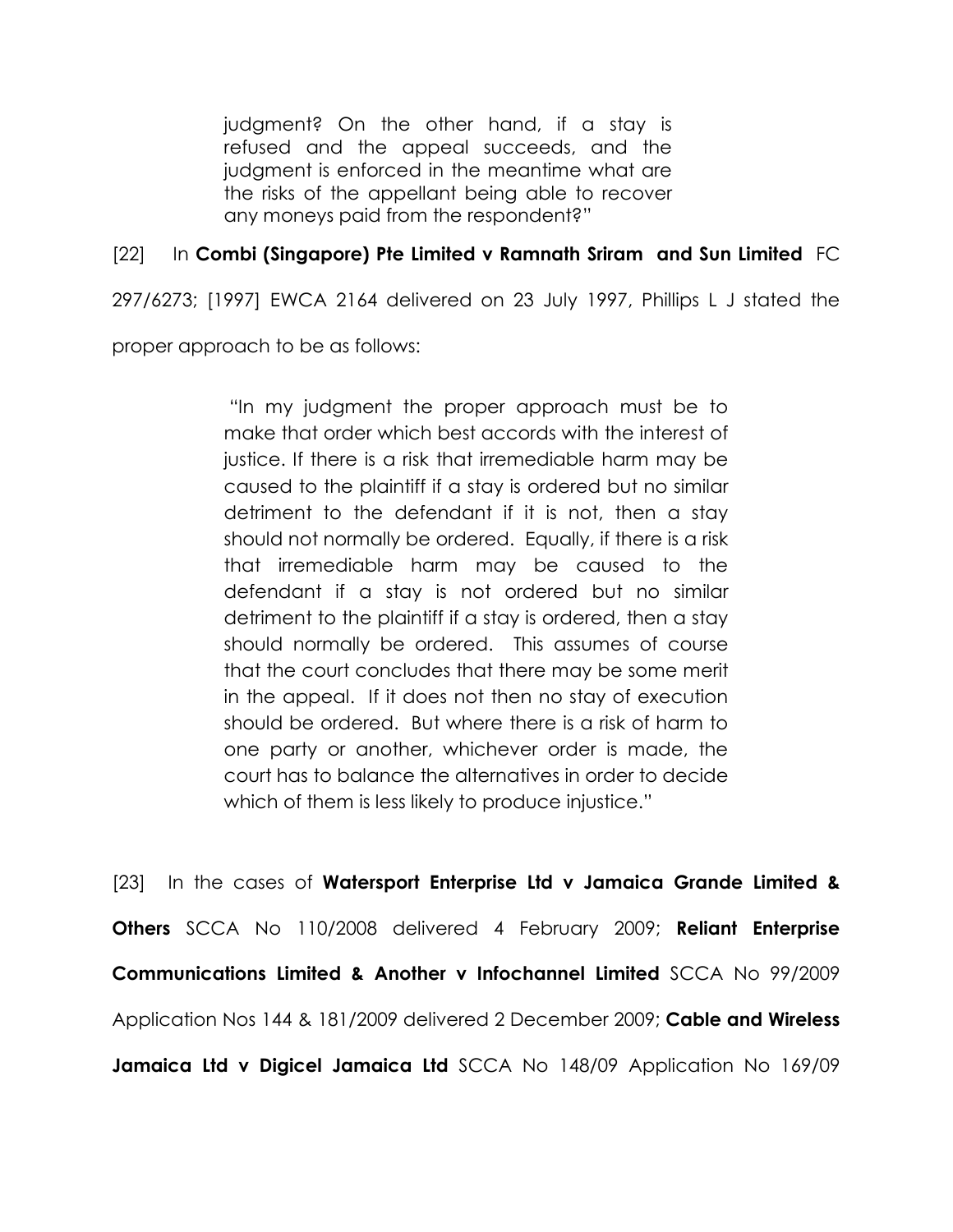delivered 16 December 2009, this court has given approval and support to the proposition that the interests of justice is an essential element in a decision to grant or refuse a stay.

[24] In balancing the risks in granting or refusing a stay, the evidentiary material before the court must justify an order for a stay. The risks would not only flow from the merit of a party's appeal but would also revolve around the question as to which party would be more likely to suffer harm. There can be no dispute that there was no written agreement between the applicant and the 2<sup>nd</sup> respondent as to the ownership of the copyright of the software system. However, the heart of the applicant's complaint is its entitlement to the ownership of the copyright of the Paymaster Multi-Payment software, by contending that an implied agreement between the 2nd respondent and itself existed as to the ownership. The 1<sup>st</sup> respondent, on a preliminary point, in the court below, contended that any implied agreement between the parties on which the applicant placed reliance, ought to have been expressly pleaded and particularized.

[25] The applicant, in paragraphs 3, 4, 5 and 6 of the statement of claim, pleaded as follows:

### Paragraph 3

 "The Second Defendant was at all material times a computer programmer who was contracted to the Plaintiff since about 1999 under a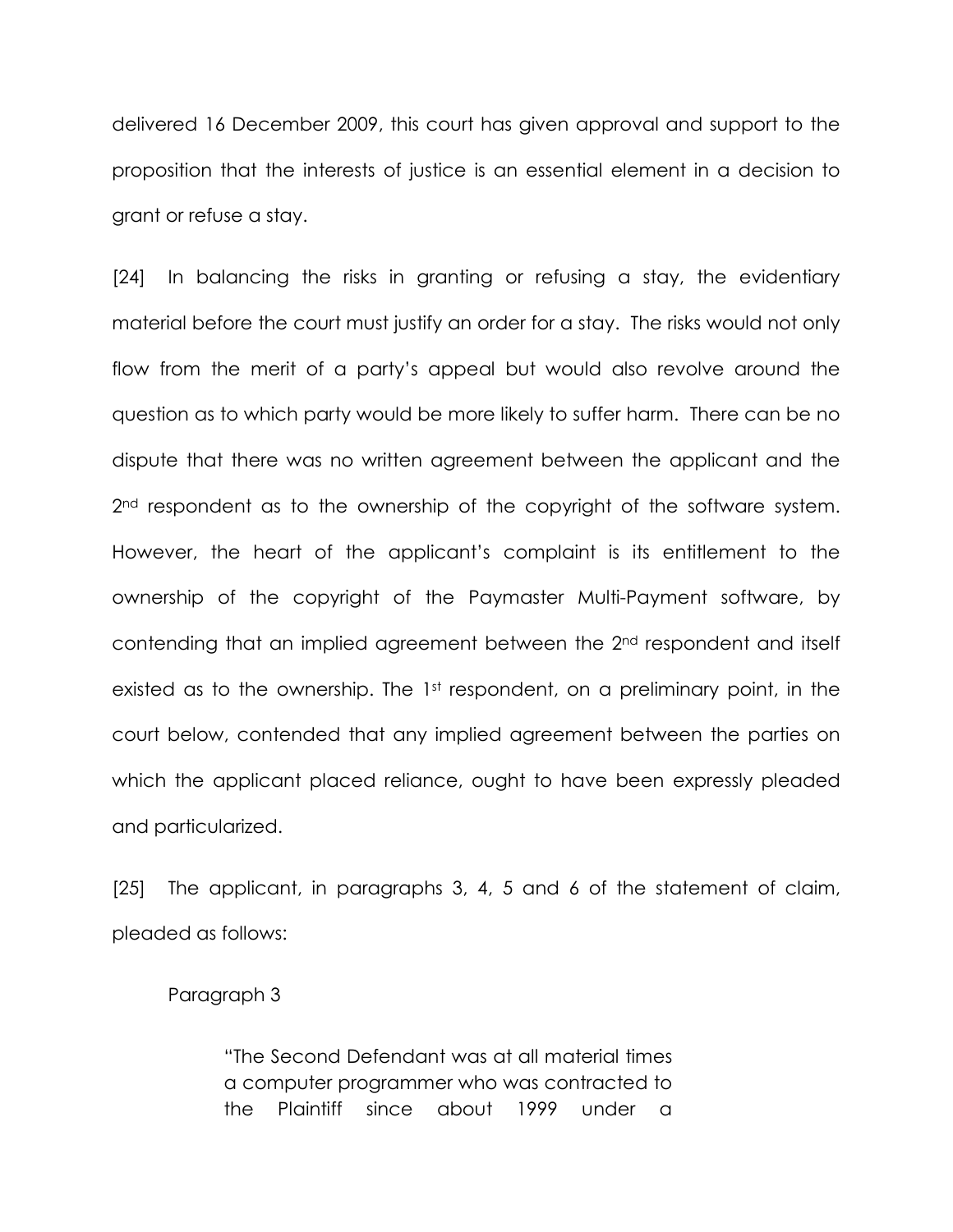consultancy contract as the plaintiff's technical consultant. From January 199 until August 2000 the Second Defendant was so retained under a monthly contract for services."

### Paragraph 4

 "The Plaintiff company in or about late 1994 to early 1995 designed and created Multi-Payment collection system software. This software (hereafter called the Paymaster Software) inter alia provides a unique multi-client, multi branch function and greatly reduces the convenience of paying several bulls by providing a 'one stop shop' for bill payments thus increasing speed and efficiency."

# Paragraph 5

 "The Plaintiff will say that the Plaintiff has expended substantial funds in researching, formulating, developing and fine tuning the Paymaster computer program which is the foundation on which the multi-payment system is built. The Plaintiff company owns the Copyright in the Paymaster computer program."

# Paragraph 6

 "The Plaintiff contracted the Second Defendant to convert the scripted written words of the architectural plan of the Paymaster computer program formulated by the Plaintiff and its expert Mr Maurice McNaughton to computer language, and from time to time do such maintenance and upgrading of the system that was necessary by implementing new features specified by the plaintiff to improve the capabilities of the Paymaster multi-payment computer program. The Plaintiff says that if purchased a licence for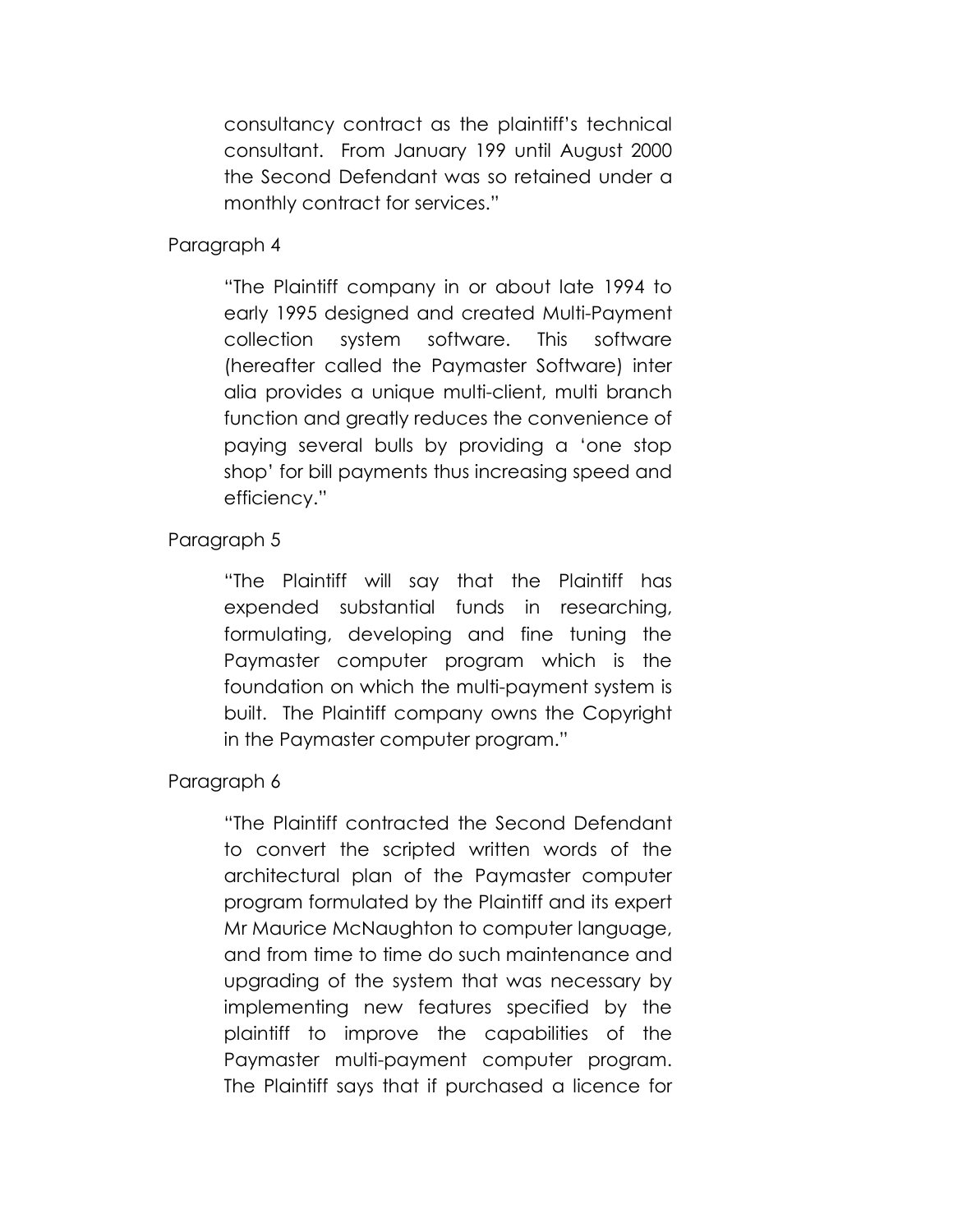\$300,000.00 from Software System as a base upon which the Plaintiff developed its computer program."

[26] The learned trial judge in dealing with the issue relied on the following

extract from Bullen and Leake and Jacob's Precedent and Pleadings 12<sup>th</sup> edition

at page 345:

 "Where on action is brought upon an agreement under seal, the Statement of Claim should show whether the agreement relied on is in writing or made by word of mouth or is to be implied r inferred from the conduct of the parties … In the case of an implied agreement the facts and circumstances from which the implication arises should be stated … Where the agreement is to be implied from a series of letters of conversations or from circumstances, it is sufficient to allege the agreement as a fact, and to refer generally to the letters, conversations or circumstances, without setting them out in detail. (My emphasis)"

[27] The learned trial judge found that the averments in paragraphs three to six of the statement of claim contained an allegation of an agreement between the applicant and the 2nd respondent to develop its Multi- payment software as well as an allegation as to the ownership of the copyright of the applicant's payment plan. He found that no additional pleading was required to raise the issue as to an implied agreement between these two parties relating to the ownership of the Paymaster's Multi-Payment software as alleged. The 1st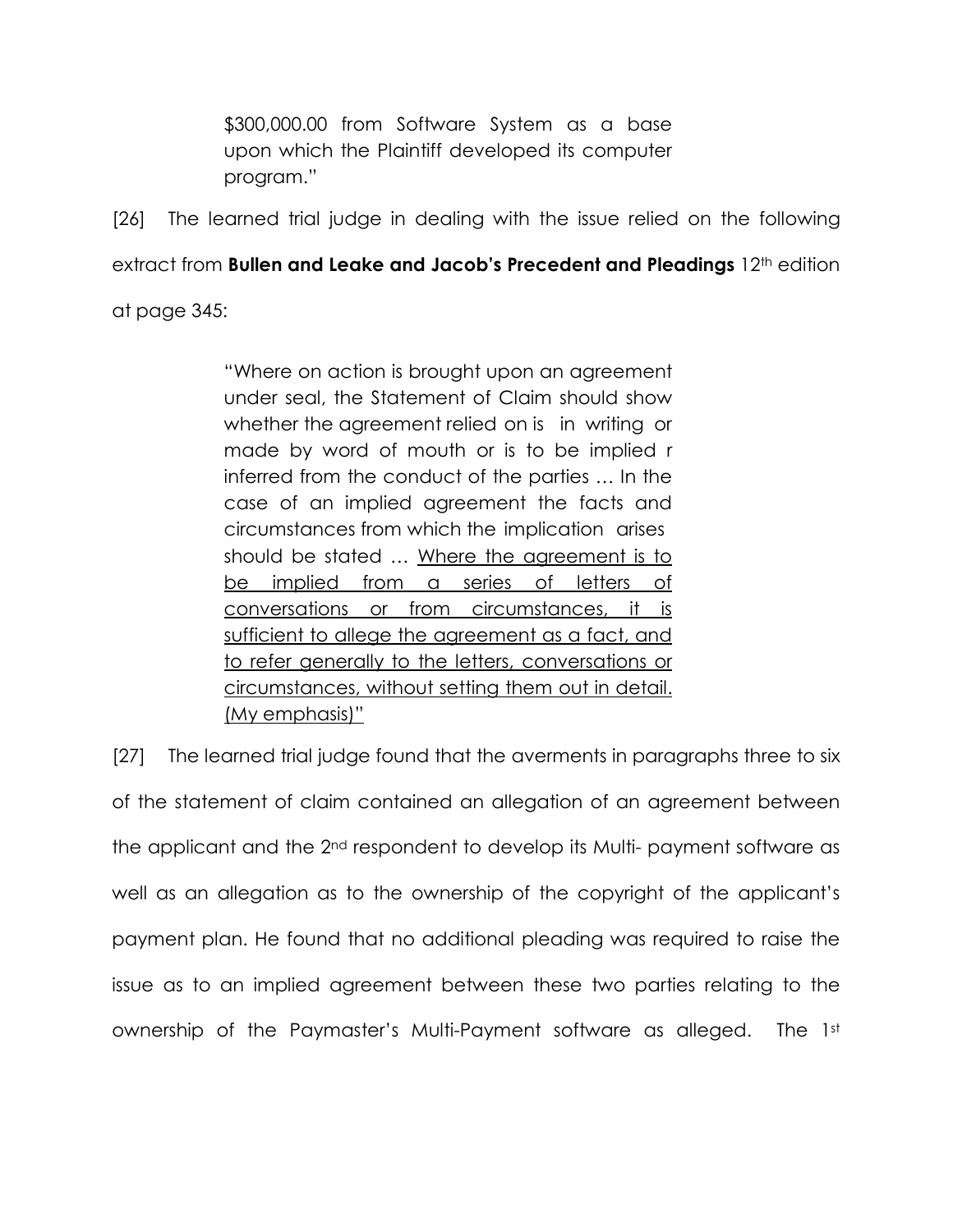respondent, in its counter notice of appeal, stated that the learned trial judge was wrong.

[28] It is arguable that the contents of paragraphs three to six of the statement of claim, as pleaded, would have been in compliance with the law and would have disclosed sufficient material to satisfy an averment and an allegation of an implied agreement between the 2<sup>nd</sup> respondent and the applicant as to the disputed ownership of the copyright. It could be argued that the averments upon which it placed reliance on the agreement were adequate.

[29] There is also a further matter of significance. It was observed by the learned judge that there was a lack of clarity in the contractual arrangements between the applicant and the 2nd respondent. He found, among other things, that the customary inference in the trade would be for the 2nd respondent to retain the copyright in the software and license it to his client. It appears that the learned judge sought to rely on a custom of the trade by way of judicial notice. There was no evidence to support a finding as to retention of ownership of a copyright in the software being a notorious fact of the trade. Arguably, the mere drawing of an inference that such a custom exists would not satisfy proof of such a custom. The matter of the ownership of the copyright is a live issue. The applicant contends that it designed the architecture and provided the specification for the software and hired the 2<sup>nd</sup> respondent to create the software. The question is, whether in the scope the 2<sup>nd</sup> respondent's work and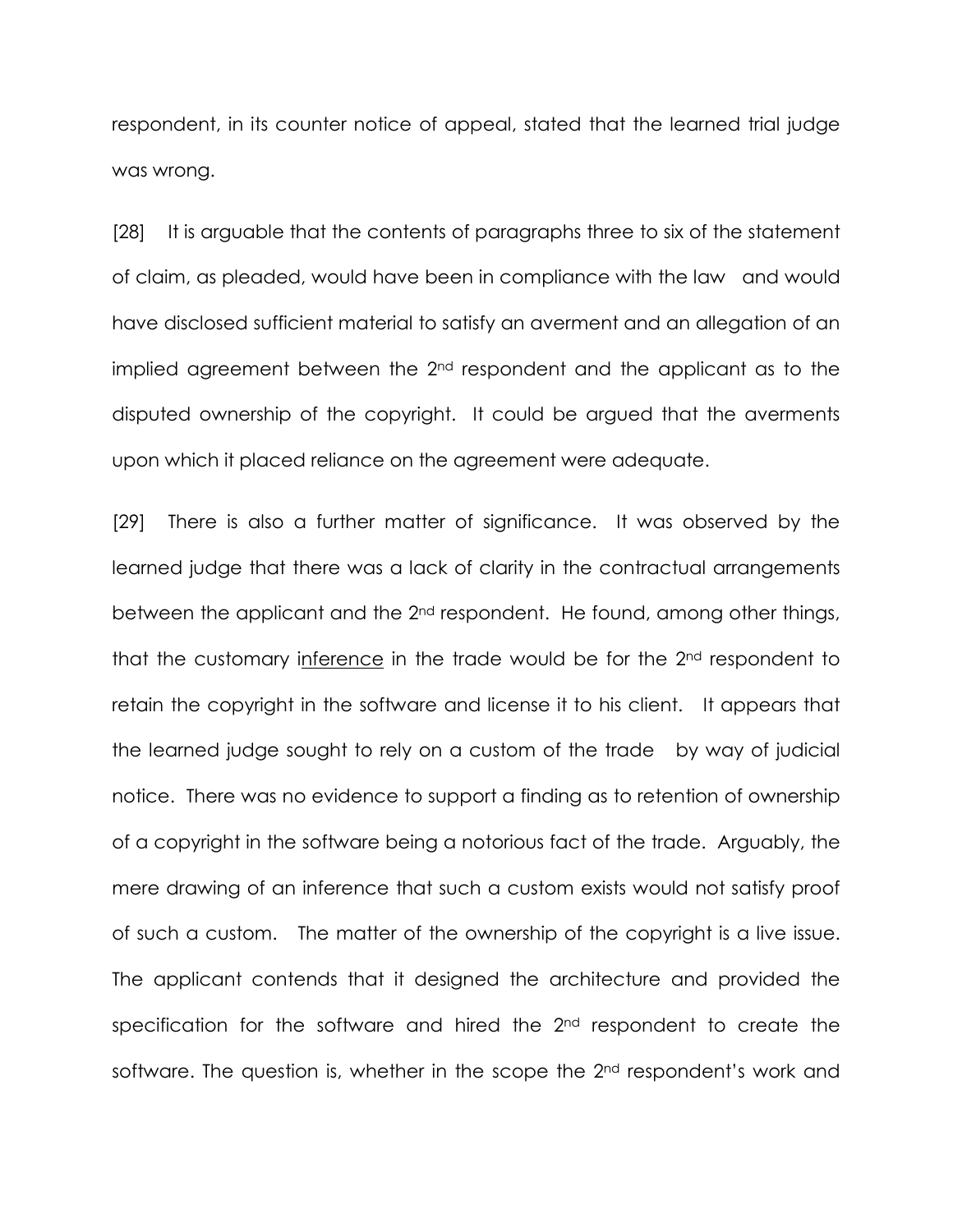the circumstances surrounding his involvement and arrangements with the applicant, there was an agreement that the 2<sup>nd</sup> respondent would have assigned the right of the ownership of the copyright to the applicant and/or whether the 2<sup>nd</sup> respondent could issue a license to the 1st respondent to use the Paymaster software programme in the absence of Paymaster's consent. In my view the applicant has a good appeal.

[30] I now turn to the applicant's complaint of ruination if the stay is refused. The evidence from the applicant as to its ability to meet its liabilities ensuing from a final judgment, is conflicting. In paragraph of 10 of the Affidavit of Athina Campbell sworn on 10 June 2010 she states that the applicant would suffer irreparable harm if the respondents were allowed to proceed with the inquiry as to damages. However, paragraphs 6 and 8 of her affidavit of 16 September 2010 expressly state that the applicant's income was more than enough to meet a final judgment as well as the costs of the appeal and of the court below. She went on to specify that the applicant would be able to meet these liabilities should it be unsuccessful in the appeal.

[31] A judgment for liability is outstanding against the applicant. An inquiry as to damages is pending against it. The applicant's disclosure that it would be able to meet all monetary amounts if required so to do does not support it's assertion that it would suffer irremediable harm if steps are taken to recover